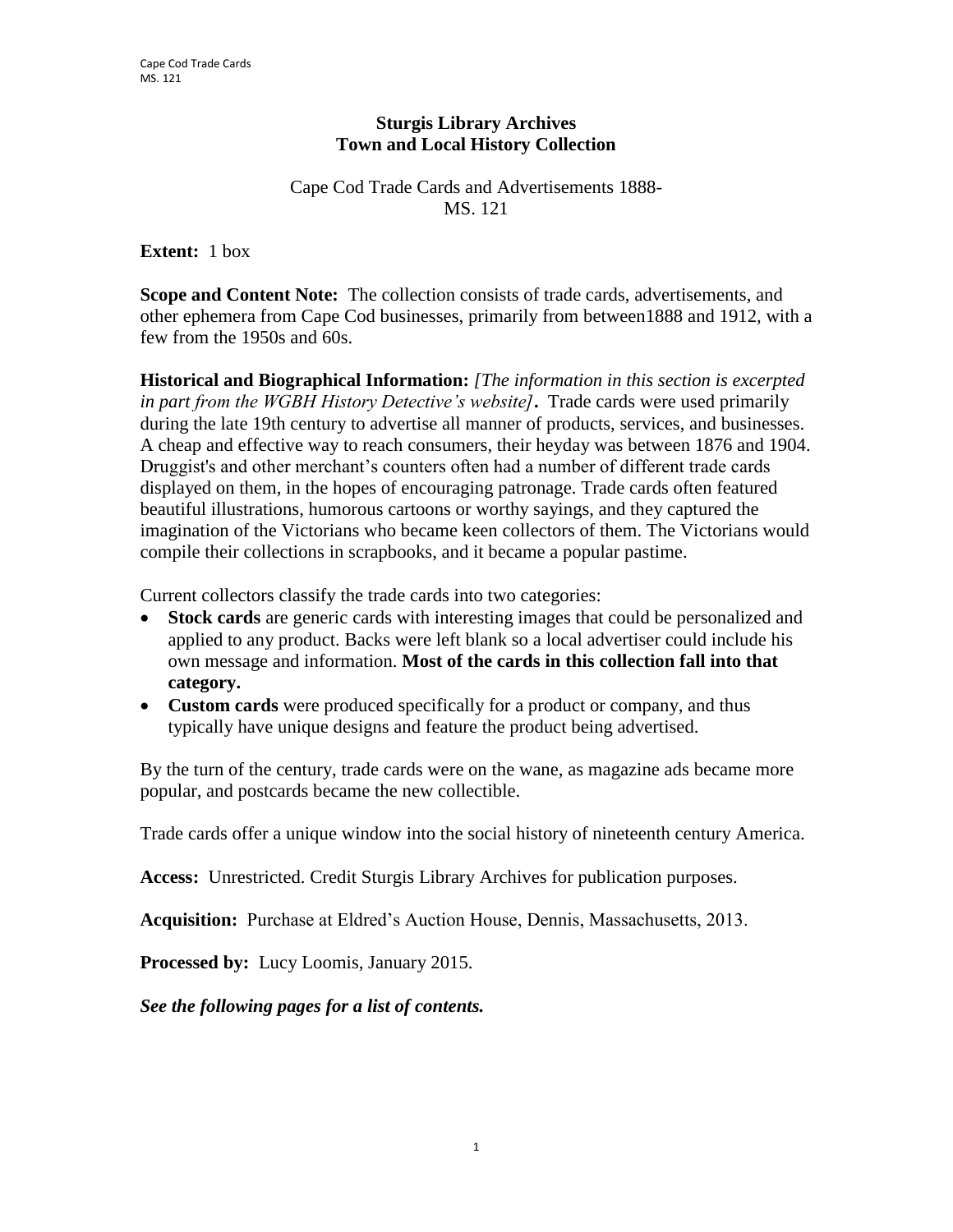## **Contents:**

| Fldr 1 | Page 1                                     | R. W. Cook Groceries and Provisions, Provincetown<br>Royal Stoves and Ranges, Herbert Engles, Provincetown<br>Hoyt's German Cologne, Fred'k A. H. Gifford,<br>Provincetown<br>Orin R. Dunham, Produce and Provisions, Provincetown                |
|--------|--------------------------------------------|---------------------------------------------------------------------------------------------------------------------------------------------------------------------------------------------------------------------------------------------------|
|        | Page 2                                     | Quaker Bitters, Lot Higgins, East Orleans (2)                                                                                                                                                                                                     |
|        | Page 3<br>$\bullet$<br>٠                   | E. L. Jenkins, The Cape Cod Item<br>Ladies Perfumed Calendar 1890, Mrs. E. F. Burgess, Dealer<br>in Millinery and Fancy Goods<br>Andrew Hallett, Book & Job Printer, Yarmouth Port<br>A. B. Merrill Lunch Room, West Dennis, 1912                 |
|        | Page 4<br>$\bullet$<br>$\bullet$           | Henry E. Baker, Agt., Brewster<br>Hoyt's German Cologne, W. W. Knowles, Brewster<br>The Alden Fruit Vinegar, W. W. Knowles, Brewster<br>Prof. Horsford's Self-Rising Bread Preparation, Brett's,<br>Harwich                                       |
|        | Page 5<br>$\bullet$                        | Nathan Ellis, Dealer in China, Crockery, etc. Harwich<br>Calling cards of Mrs. C. C. Cahoon and John C. Cahoon                                                                                                                                    |
| Fldr 2 | Page 6<br>٠<br>$\bullet$<br>٠<br>$\bullet$ | Forest Leaf Compound, B. D. Eldridge, Harwich Center<br>New York and Boston Despatch [sic] Express Company,<br>North Harwich<br>Mrs. V. C. Eldridge, Milliner, Harwich<br>Dry Good, Carpeting, Etc., Brett's, Harwich - Albert<br>Walker, Manager |
|        | Page 7<br>$\bullet$                        | L. S. Burgess & Co., Dry and Fancy Goods, Dennis Port<br>John Alden and Priscilla -- Woods Boston Coffees, J. H.<br>Davidson, Dennis<br>D. C. McLane's Celebrated Liver Pills and Glenwood<br>Ranges, O. E. Kelley, Dennis Port (2)               |
|        | $P_{30} \rho R$                            | $\Gamma$ Dickerman's Old Reliable Government $\Gamma$ Integration                                                                                                                                                                                 |

- Page 8 Dickerman's Old Reliable Government Ink, I. W. Peterson, Dennis Port
	- Fedora Extract & Powder, R. K. Farris, South Yarmouth
	- R. K. Farris Dealer in Worsteds, Canvas, Hosiery, Etc. South Yarmouth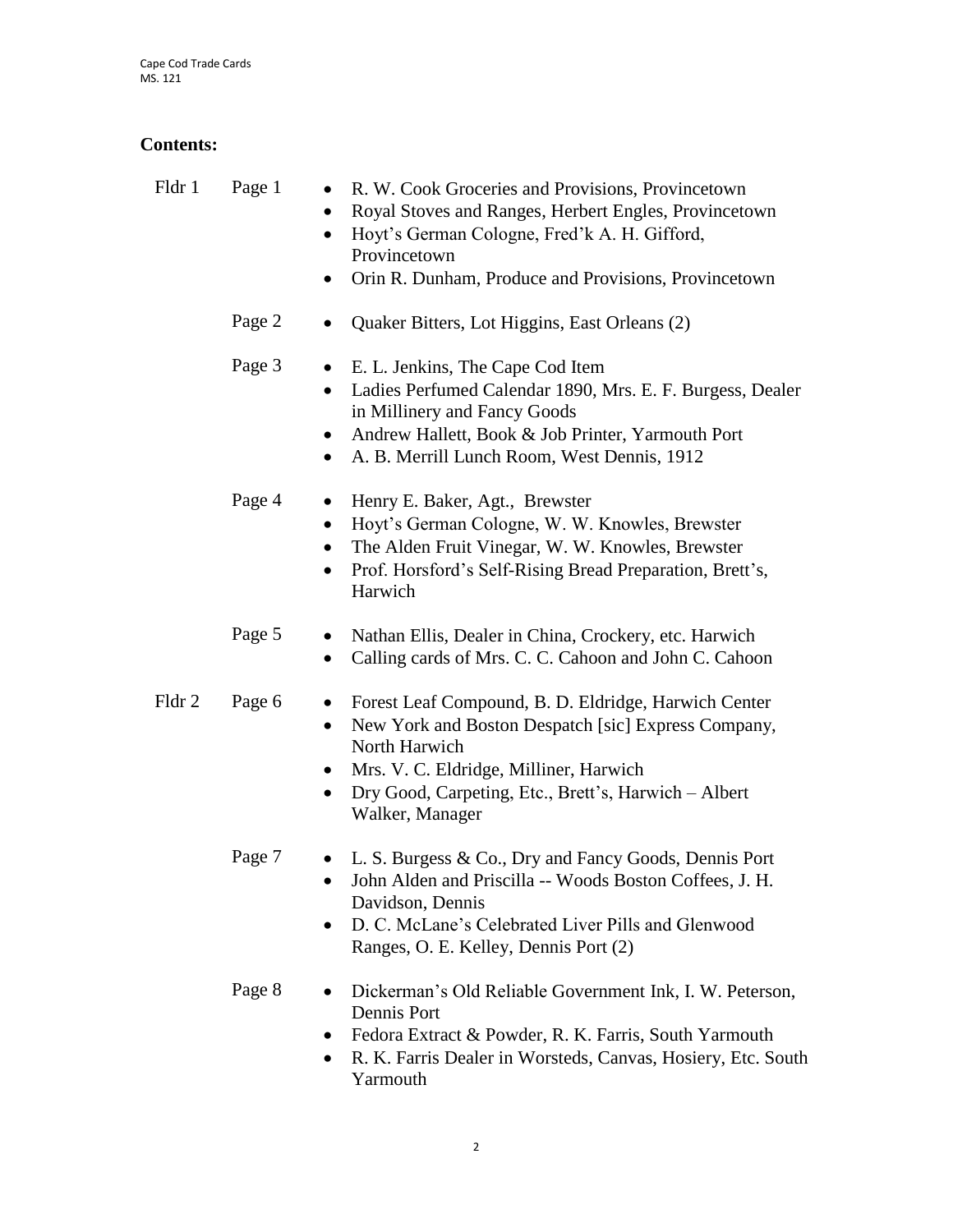| Fldr 2 | Page 9<br>$\bullet$<br>$\bullet$<br>$\bullet$ | C. P. Nixon, Dennis Port<br>Conqueror Wringer, O. E. Kelley, Dennis Port<br>Hiram D. Loring General Store, West Dennis (2)                                                                                                                |
|--------|-----------------------------------------------|-------------------------------------------------------------------------------------------------------------------------------------------------------------------------------------------------------------------------------------------|
|        | Page 10<br>$\bullet$                          | John Baxter, Watchmaker and Jeweler, West Dennis (2)<br>T. T. Baxter, Furniture & Carpet Dealer, West Dennis (2)                                                                                                                          |
| Fldr 3 | Page 11<br>$\bullet$                          | T. T. Baxter, Furniture & Carpet Dealer, West Dennis (4)                                                                                                                                                                                  |
|        | Page 12<br>$\bullet$<br>$\bullet$             | C. W. Swift & Son, Printers, Yarmouth Port<br>Andrews, Hallett, Book & Job Printer, Yarmouth Port (3)                                                                                                                                     |
|        | Page 13<br>$\bullet$                          | C. W. Swift & Son Printers, Yarmouth Port (4)                                                                                                                                                                                             |
|        | Page 14<br>$\bullet$<br>$\bullet$             | New Year's cards and calendar 1888, D. B. Crocker & Co.,<br>Dry Goods, Yarmouth Port (3)<br>Lucian Harwood, Dealers in Clocks, Watches & Jewelry,<br><b>Yarmouth Port</b>                                                                 |
|        | Page 15                                       | Leaver & Co., Books, Shoes & Dry Goods, Yarmouth Port<br>(2)<br>D. B. Crocker & Co., Dry Goods and Carpetings [sic],<br>Yarmouth Port (2)                                                                                                 |
| Fldr 4 | Page 16<br>$\bullet$                          | Hoyt's German Cologne, Daniel B. Crocker & Co.,<br>Yarmouth Port (2)<br>Hoyt's German Cologne, Isaac B. Thacher, Yarmouth Port<br>Three Kings                                                                                             |
|        | Page 17<br>$\bullet$<br>٠<br>$\bullet$        | R. H. Harris Spectacles, Watches, Clocks, Jewelry & Fancy<br>Goods, Yarmouth Port<br>Eldredge Flour and Grain, Yarmouth Port<br>Rough on Rats, S. F. Haskins Druggist, Yarmouth Port<br>Art Royal Parlor Stove, J. B. Hall, Yarmouth Port |

Page 18 • R. H. Harris Spectacles, Watches, Clocks, Jewelry & Fancy Goods, Yarmouth Port (4)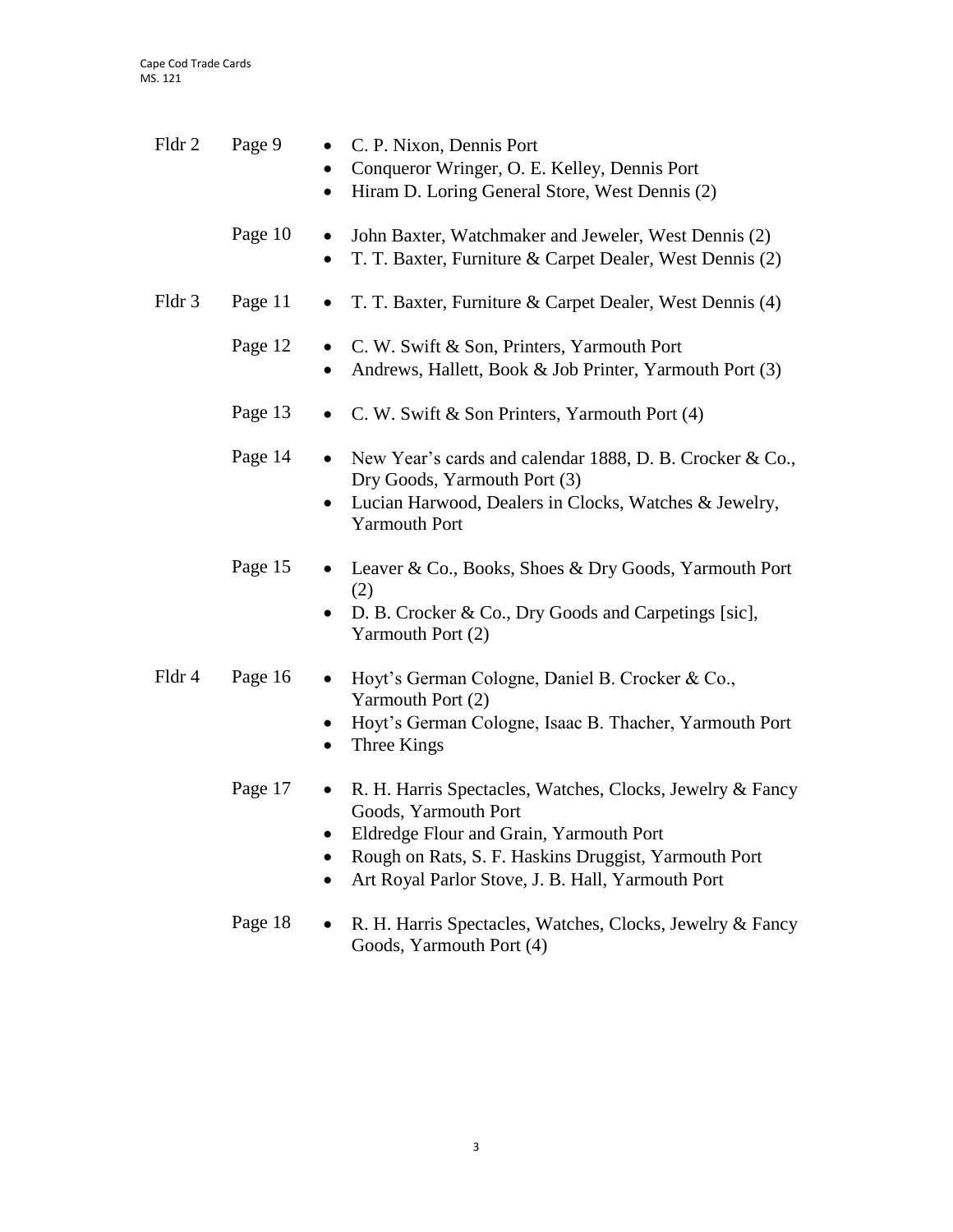|        | Page 19 | R. H. Harris Spectacles, Watches, Clocks, Jewelry & Fancy<br>$\bullet$<br>Goods, Yarmouth Port<br>Daniel B. Crocker & Co. Dry Goods and Carpets, Yarmouth<br>$\bullet$<br>Port<br>Hazeltine's Pocket Book Almanac for 1893, Doane & Guyer,<br>$\bullet$<br>Hyannis<br>New York & Boston Despatch Express Company, Yarmouth<br>٠          |
|--------|---------|------------------------------------------------------------------------------------------------------------------------------------------------------------------------------------------------------------------------------------------------------------------------------------------------------------------------------------------|
| Fldr 4 | Page 20 | For Christ and the Church - Young People's Society of<br>$\bullet$<br>Christian Prayer Meeting Booklet Endeavor, Yarmouth<br>American Birds Booklet Compliments of Chase & Sanborn,<br>$\bullet$<br>R. J. Baker, South Yarmouth (3)<br>D. D. Kelley, Silver Plated Wear, Jewelry and Trimmages<br>[sic], South Yarmouth                  |
| Fldr 5 | Page 21 | Universal Wringer, R. D. Farris Stoves, South Yarmouth (2)<br>٠<br>Paper hangers, R. D. Farris Stoves, South Yarmouth<br>٠<br>Flours, Buckwheat, Corn Starch, Butter, Cheese, R. D. Farris<br>$\bullet$<br><b>Stoves, South Yarmouth</b>                                                                                                 |
|        | 22      | Barnstable Patriot, Subscription with portraits (4)                                                                                                                                                                                                                                                                                      |
|        | 23      | Barnstable Patriot, Subscription with portraits (4)<br>٠                                                                                                                                                                                                                                                                                 |
|        | 24      | Barnstable County Agricultural Fair, August 29-31, 1911 (2)<br>$\bullet$                                                                                                                                                                                                                                                                 |
|        | 25      | W. F. Bennett "The Colonial Shop," & E. J. Therrian "Twin<br>$\bullet$<br>Gateway" New Bedford and Buzzard's Bay<br>Gilt Edge, Whittemore Bros., Boston, Crosby Bros. & Co.,<br>٠<br>Dry Goods, Boots, Shoes & Groceries, Sagamore<br>H. H. Baker Variety Store, Fancy Goods, Periodicals,<br>Hyannis<br><b>Puritan Clothing Company</b> |
| Fldr 6 | Page 26 | Hyannis Billiard Saloon, First Quality Tobacco & Cigars, A.<br>G. Barton, Proprietor, Auctioneer for Barnstable<br>Horsford's Acid Phosphate, O. W. Hinckley, Druggist,<br>Barnstable<br>EG Hoyt & Co. $(3)$                                                                                                                             |

## Page 27 • Crocker's Gold Medal, St. Louis, Franklin Crocker, Hyannis Iyannough House, Hyannis, T. H. Soule

- Osterville Lecture Association
- Bicentennial Safety Oil, H. Hallett Choice Family Groceries, Hyannis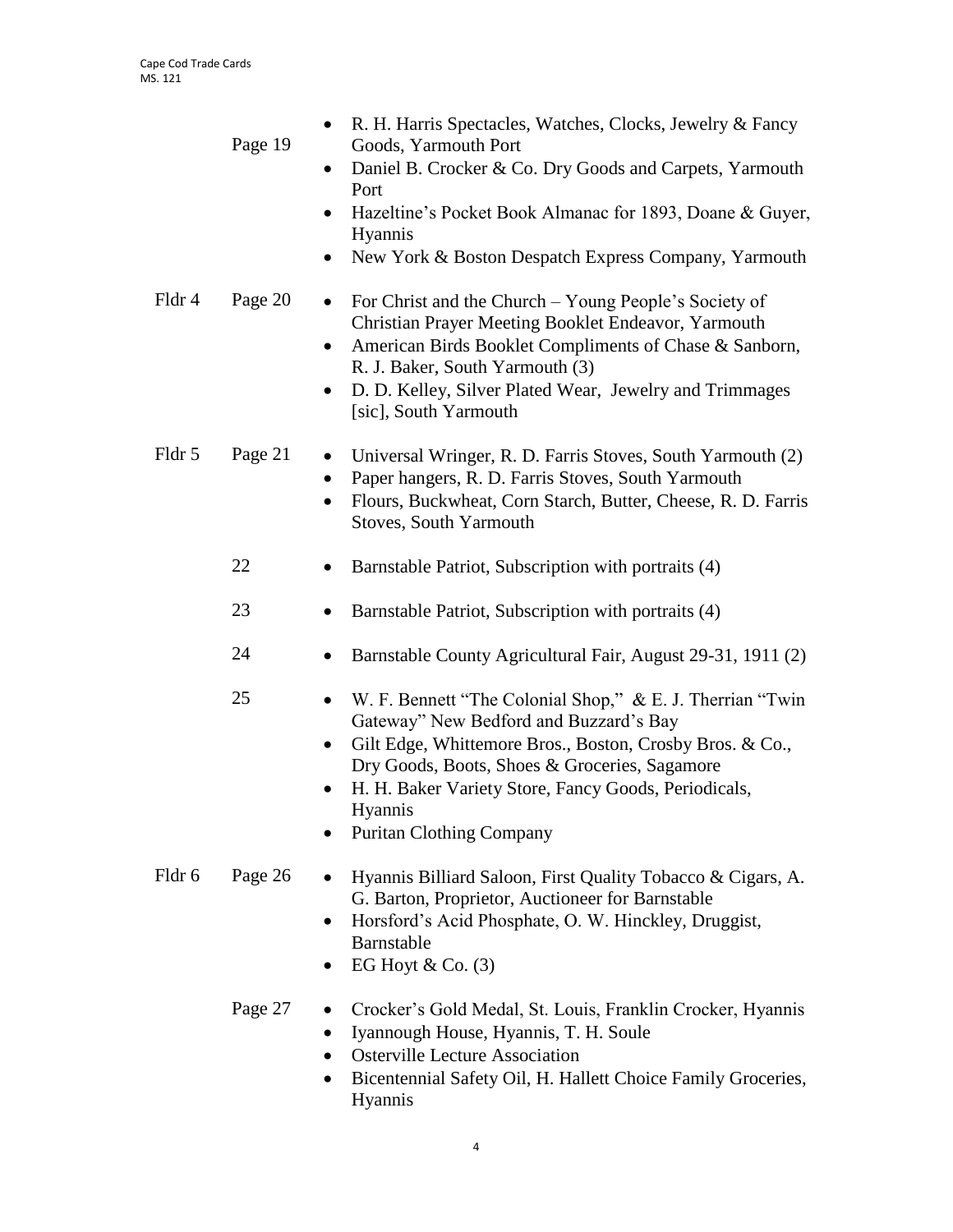- Page 28 C. F. Parker, Dealer in Dry Goods, Clothing & Fancy Goods, Osterville (4)
- Fldr 6 Page 29 Hoyt's German Cologne, Ge. W. Chipman, Sandwich
	- Wheeler and Wilson's New High Arm Family Sewing Machine, C. H. Ellis, Special Agent, Sandwich to West Dennis
	- Boston Store, Sandwich, Mass, Dry and Fancy Goods
	- Hotel Attaquin, O. M. Holmes, Small Wares Proprietor, Mashpee
	- Page 30 J. P. Bills, M.D., Falmouth
		- Burgess Bros. Dry Goods, Small Wares, Hats, Caps, Clothing, Falmouth
		- Smoke "The Deacon," E. T. Fish, Woods Holl [sic] (Hole)
		- Pacific Guano Co. of Boston, Soluable Pacific Guano
- Fldr 7 Page 31 L. R. Leavitt, West Sandwich, India Ink, Water Colored and Oil Pictures
	- J Manchester Holway, Mason & Hamlin Organs, East Sandwich
	- M. E. Cook Photographic Artist, Sandwich (2)
	- Page 32 Standard Screw Fastened Boots and Shoes, H. G. O. Ellis, Boots Shoes Slippers & Rubbers, Sandwich
		- Magee Furnaces, N. Packwood, Jr. Sandwich
		- J. Chas. Steven, Jeweler, Sandwich (2)
	- Page 33 F. B. Goss, Steam Printer, Barnstable (4)
	- Page 34 Glenwood Ranges & Heaters & Plymouth Foundry Company, O. H. Howland, Sandwich (4)
	- Page 35 Envelope, Mrs. S. I. Snow Dry Goods, Post Cards, woods Hole
		- Glenwood Parlor Stoves, Ranges and Furnaces, O. H. Howland, Sandwich
- Fldr 8 Page 36 Party Boat, Marie B. Cabin Cruiser, Capt. W. A. Nickerson, Cotuit Town Dock
	- Bearse Motor Sales, Chatham, R. Leon Allen
	- Hyannis Garage, Hyannis, David H. Pierce